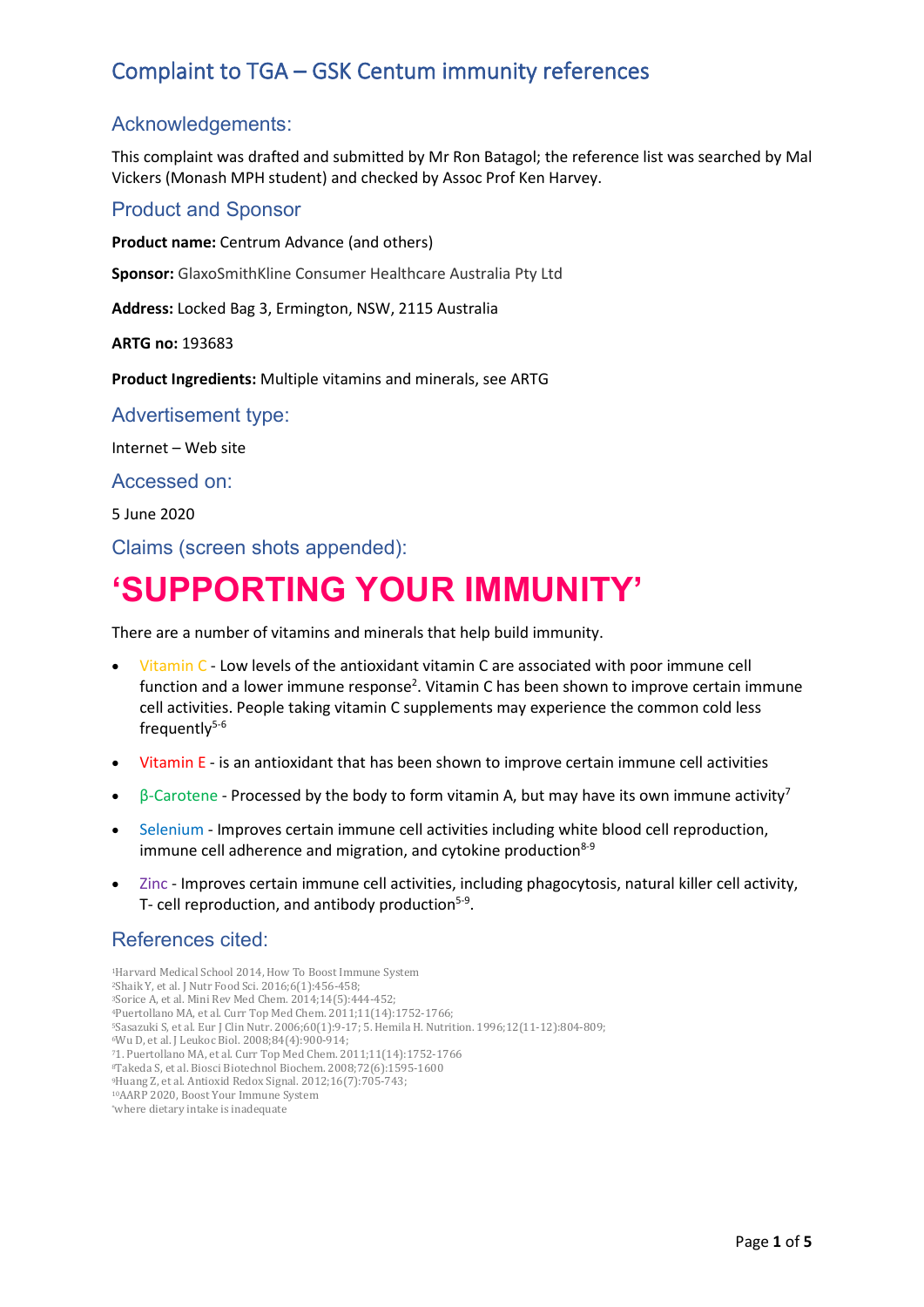### Concerns:

This reference list provided by a major pharmaceutical company is appalling. The only references with title of the articles are 1 and 10. References 4 and 7 are duplicated. There is no reference within the text of the advertisement to reference 1, 3, and 4. There are two references numbered 5. The first of these reference (Sasazuki 2006), is listed as a reference for **Zinc** in the text of the advertisement but, in fact, this reference relates to **Vitamin C**, not Zinc. Finally, reference 10 is not an academic journal but is a commercial organisation which gives 'advice;' to its registered members.

It is alleged that these references breach the following sections of the Therapeutic Goods Advertising Code (No.2) 20[1](#page-1-0)8:<sup>1</sup>

| 15       | <b>Scientific or clinical representations</b>                                                                                                                                                                                                                                                           |
|----------|---------------------------------------------------------------------------------------------------------------------------------------------------------------------------------------------------------------------------------------------------------------------------------------------------------|
| 15(2)(a) | Where an advertisement makes a scientific or clinical representation, any scientific or<br>clinical terminology must be appropriate, clearly communicated and able to be<br>readily understood by the audience to whom it is directed.                                                                  |
| 15(2)(b) | Any scientific or clinical representation must be consistent with the body of scientific<br>or clinical evidence applicable to the advertised therapeutic goods.                                                                                                                                        |
| 15(3)(a) | Where an advertisement contains a citation to scientific or clinical literature, either<br>explicitly or impliedly, any research results must identify the researcher and financial<br>sponsor of the research, where the advertiser knows, or ought reasonably to have<br>known, that information; and |
| 15(3)(b) | The study must be sufficiently identified to enable consumers to access it.                                                                                                                                                                                                                             |

### Detailed comments regarding the references cited:

#### **1. Harvard Medical School 2014, How To Boost Immune System**

This reference is incomplete and incorrect. The closest match to this appears to be an article on a website which has no listed author, has no references to support the claims made, and appears to be part of a commercial partnership selling health information. Regardless, "Centrum" is not mentioned on the webpage.

<https://www.health.harvard.edu/staying-healthy/how-to-boost-your-immune-system>

#### **2. Shaik Y, et al. J Nutr Food Sci. 2016;6(1):456-458.**

An incomplete reference, the journal title is not provided. The journal may be the 'Journal of Nutrition & Food Sciences', an open access journal of dubious quality. Volume 6, Issue 1 of this journal can be found online: [https://www.longdom.org/archive/jnfs-volume-6-issue-1-year-](https://www.longdom.org/archive/jnfs-volume-6-issue-1-year-2016.html)[2016.html.](https://www.longdom.org/archive/jnfs-volume-6-issue-1-year-2016.html) However, the author does not appear in this issue. Various other searching methods where tried, all failed to find the paper. Cannot be found.

<span id="page-1-0"></span><sup>1</sup> <https://www.legislation.gov.au/Details/F2018L01524/Controls/>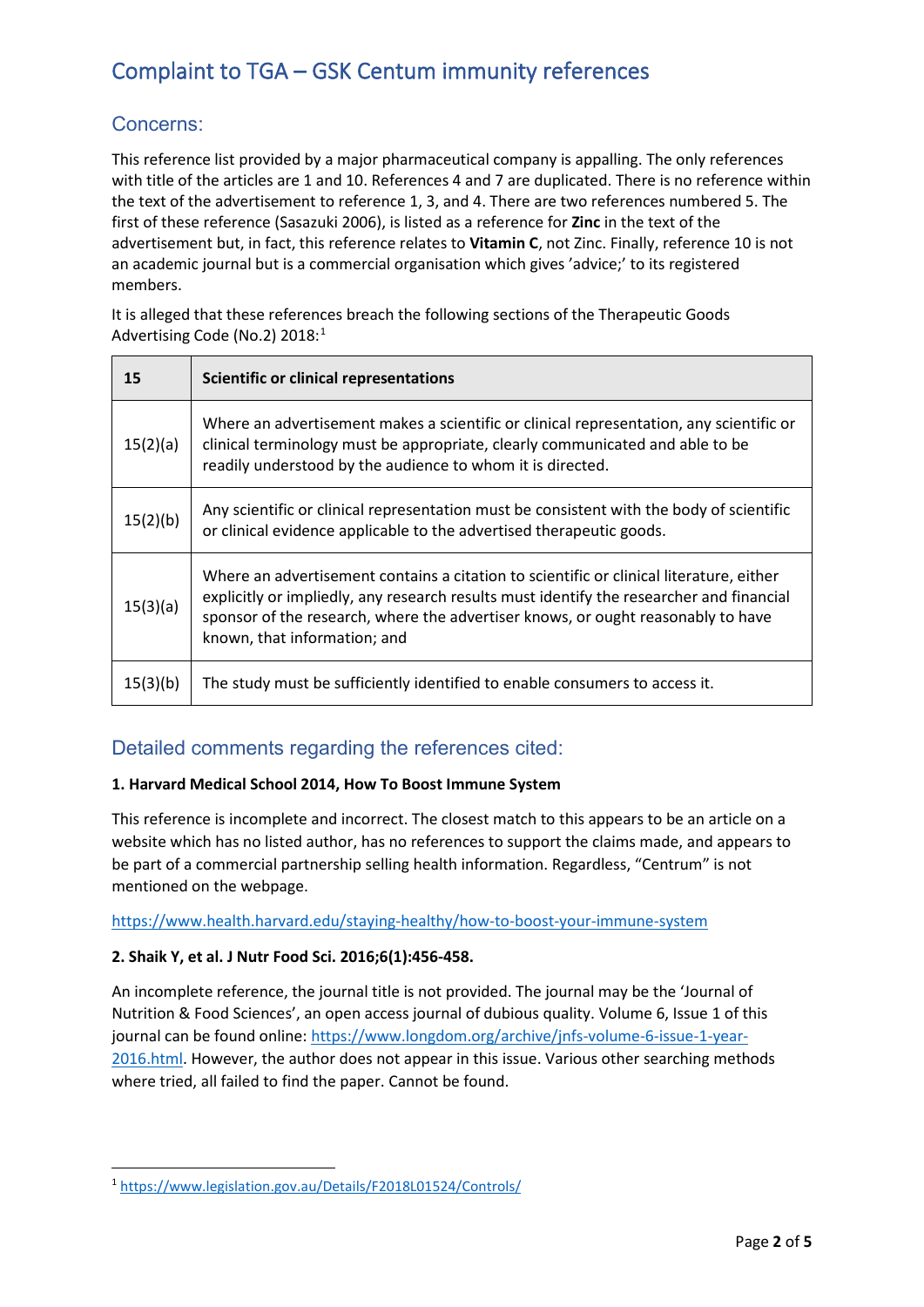#### **3. Sorice A, et al. Mini Rev Med Chem. 2014;14(5):444-452.**

Another incomplete reference, the journal title is not provided. Probably this paper: *Sorice A, Guerriero E, Capone F, Colonna G, Castello G, Costantini S. Ascorbic Acid: Its Role in Immune System and Chronic Inflammation Diseases. Mini-Reviews in Medicinal Chemistry. 2014;14(5):444-452.* The full paper can be found here: http://www.liposhell.pl/images/pdf/6. Sorice A. et al. 2014.pdf. It is a narrative review (not a systematic review) of vitamin C, it is not a clinical trial of Centrum. The review does not mention Centrum. The paper does not confirm the benefits supplementation and notes there are risks associated with vitamin C consumption. *"Individuals who have a history of kidney stone formation and those who experience iron overload should exercise caution before using AA supplemental…".* The paper suggests it would not be appropriate to consume vitamin C supplementation without a medical assessment.

#### **4. Puertollano MA, et al. Curr Top Med Chem. 2011;11(14):1752-1766.**

Yet another incomplete reference, the journal title is not provided. Probably this paper: *Puertollano M, Puertollano E, Alvarez de Cienfuegos G, A. de Pablo M. Dietary Antioxidants: Immunity and Host Defense. Current Topics in Medicinal Chemistry. 2011;11(14):1752-1766.* Only an abstract could be found here: [https://pubmed.ncbi.nlm.nih.gov/21506934/.](https://pubmed.ncbi.nlm.nih.gov/21506934/) It is a narrative review (not a systematic review) relating to antioxidants. The review does not confirm that Centrum is beneficial to human health.

#### **5. Sasazuki S, et al. Eur J Clin Nutr. 2006;60(1):9-17; 5. Hemila H. Nutrition. 1996;12(11-12):804- 809.**

This appears to be two references combined, a formatting error has occurred, both references are without the titles of the papers.

#### **5A**, Sasazuki S, et al. Eur J Clin Nutr. 2006;60(1):9-17

Probably this paper: *Sasazuki S, Sasaki S, Tsubono Y, Okubo S, Hayashi M, Tsugane S. Effect of vitamin C on common cold: randomized controlled trial. European Journal of Clinical Nutrition. 2005;60(1):9-17.* Only the abstract could be found: [https://pubmed.ncbi.nlm.nih.gov/16118650/.](https://pubmed.ncbi.nlm.nih.gov/16118650/) This is a clinical trial. Population: n=305, diagnosed as having atrophic gastritis, not consistent with the population targeted by the advertising of Centrum. Intervention: 500mg vitamin C (not Centrum). Control*:* 50mg (low dose) vitamin C. Outcome measure: Total number of colds per month. Note the primary outcome measure was stated without confidence intervals. However, a different outcome measure was stated in the results: *"After adjustment for several factors, the relative risks (95% confidence interval (CI)) of suffering from a common cold three or more times during the survey period was 0.34 (0.12-0.97) for the high-dose group."* Probable P-hacking at the reporting stage. This caution is noted in the conclusion: *"However, considering several limitations due to protocol amendment, the findings should be interpreted with caution."* The outcome is not consistent with other trials of vitamin C and the common cold: [https://www.cochrane.org/CD000980/ARI\\_vitamin](https://www.cochrane.org/CD000980/ARI_vitamin-c-for-preventing-and-treating-the-common-cold)[c-for-preventing-and-treating-the-common-cold](https://www.cochrane.org/CD000980/ARI_vitamin-c-for-preventing-and-treating-the-common-cold)

**5B** Hemila H. Nutrition. 1996;12(11-12):804-809;

Probably this paper: *Hemilä H. Vitamin C supplementation and common cold symptoms: Problems with inaccurate reviews. Nutrition. 1996;12(11-12):804-809.* Only the paper abstract could be found, here: [https://pubmed.ncbi.nlm.nih.gov/8974108/.](https://pubmed.ncbi.nlm.nih.gov/8974108/) This is a critical review. It is critical of other poorly conducted reviews which investigate vitamin C and the common cold. This review does not agree that vitamin C is efficacious for the common cold.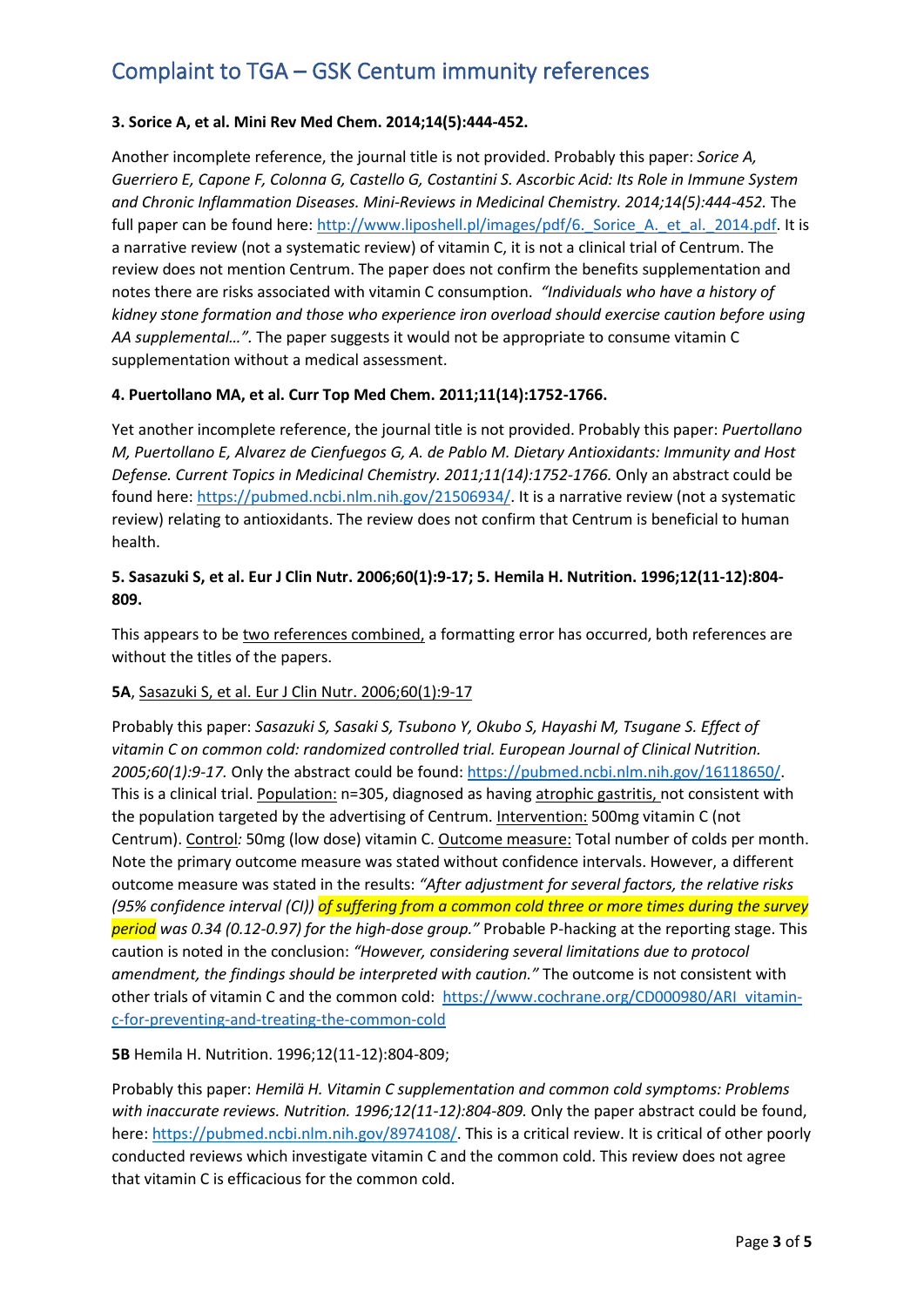#### **6. Wu D, et al. J Leukoc Biol. 2008;84(4):900-914;**

An incomplete reference, the journal title is not provided. Probably this paper: *Wu D, Meydani S. Age-associated changes in immune and inflammatory responses: impact of vitamin E intervention. Journal of Leukocyte Biology. 2008;84(4):900-914.* Via Monash Uni library, ir can be found here: [https://jlb-onlinelibrary-wiley-com.ezproxy.lib.monash.edu.au/doi/full/10.1189/jlb.0108023.](https://jlb-onlinelibrary-wiley-com.ezproxy.lib.monash.edu.au/doi/full/10.1189/jlb.0108023) This is a narrative review (not a systematic review) relating to T cells, the immune response, aging and vitamin E. The review makes positive comments about vitamin E supplementation which are not well supported with evidence. Centrum is not mentioned.

#### **7. 1. Puertollano MA, et al. Curr Top Med Chem. 2011;11(14):1752-1766**

(repetition of reference 4)

#### **8. Takeda S, et al. Biosci Biotechnol Biochem. 2008;72(6):1595-1600**

Another incomplete reference, the journal title is not provided. Could not be found.

#### **9. Huang Z, et al. Antioxid Redox Signal. 2012;16(7):705-743;**

Another incomplete reference, the journal title is not provided. Probably this paper: *Huang Z, Rose A, Hoffmann P. The Role of Selenium in Inflammation and Immunity: From Molecular Mechanisms to Therapeutic Opportunities. Antioxidants & Redox Signaling. 2012;16(7):705-743.* The full text can be found here: [https://www.ncbi.nlm.nih.gov/pmc/articles/PMC3277928/.](https://www.ncbi.nlm.nih.gov/pmc/articles/PMC3277928/) A narrative review of the evidence in relation to selenium and the immune system (not Centrum). The author expresses concern at the lack of available evidence: *"Once mechanistic studies have provided insights regarding the effects of Se supplementation on immune cells and networks, this information should be used to choose appropriate uses of this nutritional supplement for treating particular disorders or diseases."* This paper does not recommend selenium supplementation.

#### **10. AARP 2020, Boost Your Immune System**

Probably from this Journal of Nutrition & Food Sciences [https://www.aarp.org/health/healthy](https://www.aarp.org/health/healthy-living/info-2020/boosting-immune-response.html)[living/info-2020/boosting-immune-response.html](https://www.aarp.org/health/healthy-living/info-2020/boosting-immune-response.html) –commercial rubbish!